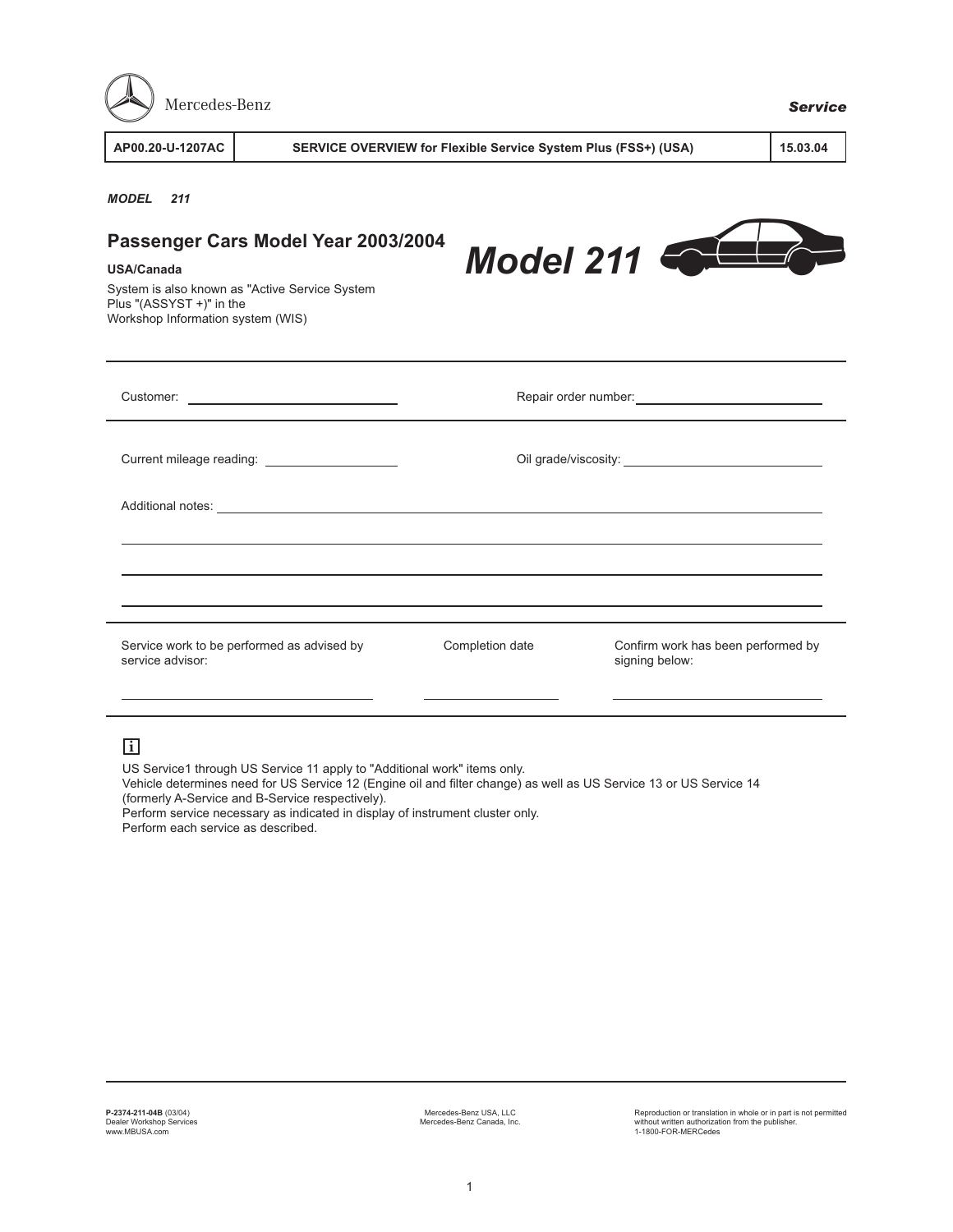| completed $\boxed{\times}$ |              |                                                                   |                           | Not O.K. |                  |
|----------------------------|--------------|-------------------------------------------------------------------|---------------------------|----------|------------------|
| <b>US Service 1</b>        |              | Display in instrument cluster                                     |                           |          |                  |
|                            |              | Wheels, brakes                                                    |                           |          |                  |
|                            | $\mathsf{L}$ | Check brake pads for thickness,<br>check condition of brake discs |                           |          | AP42.10-P-4251R  |
| <b>US Service 2</b>        |              | every 60,000 mi/96.,000 km or 4 years:                            |                           |          |                  |
|                            |              | <b>Engine compartment</b>                                         |                           |          |                  |
|                            | ΙI           | Replace air-cleaner insert                                        | Engines 112, 113, 113.990 |          |                  |
| <b>US Service 3</b>        |              | every 30,000 mi/48,000 km or 2 years:                             |                           |          |                  |
|                            |              | <b>Engine compartment</b>                                         |                           |          |                  |
|                            | ΙI           | Replace combination filter                                        | Model E320                |          | AP83.00-P-8384T  |
| <b>MY 2004 only</b>        | ΙI           | Replace compressor poly-V-belt                                    | Engine 113.990            |          | AP13.22-P-1381R  |
| <b>US Service 4</b>        |              | every 30,000 mi/48,000 km or 2 years:                             |                           |          |                  |
|                            |              | <b>Engine compartment</b>                                         |                           |          |                  |
|                            |              | Replace dust filter                                               | Model E500                |          | AP83.00-P-8381T  |
| <b>US Service 5</b>        |              | every 60,000 mi/96, 000 km or 5 years:                            |                           |          |                  |
|                            |              | <b>Engine compartment</b>                                         |                           |          |                  |
|                            | ΙI           | Replace fuel filter                                               | <b>Engines 112, 113</b>   |          | AP47.20-P-0780TC |
| <b>US Service 6</b>        |              | every 60,000 mi/96,000 km or 5 years:                             |                           |          |                  |
|                            |              | <b>Engine compartment</b>                                         |                           |          |                  |
|                            | l 1          | Replace activated charcoal                                        | Model E500                |          | AP83.00-P-8382F  |
| <b>US Service 7</b>        |              | every 100,000 mi/160,000 km or 5 years:                           |                           |          |                  |
|                            |              | <b>Engine compartment</b>                                         |                           |          |                  |
|                            | П            | Replace spark plugs                                               | Engines 112, 113          |          | AP15.10-P-1580AB |
| <b>US Service 8</b>        |              | every 150,000 mi/250,000 km or 15 years:                          |                           |          |                  |
|                            |              | <b>Engine compartment</b>                                         |                           |          |                  |
|                            | U            | Replace coolant                                                   | Gasoline engines          |          | AP20.00-P-2080DA |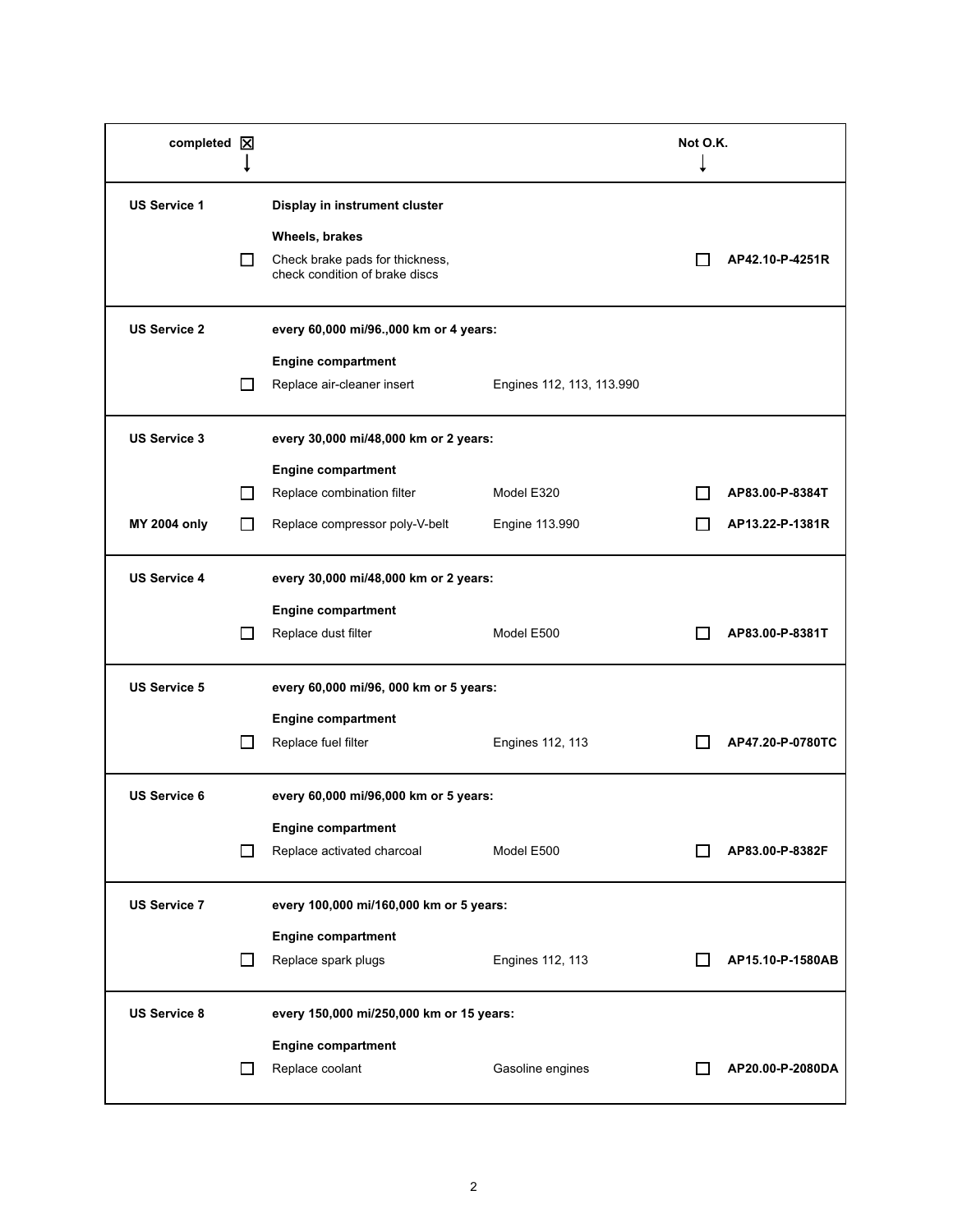| completed $ \overline{\mathsf{X}} $               |         |                                                                                                                                                                                                         |                | Not O.K.      |                  |
|---------------------------------------------------|---------|---------------------------------------------------------------------------------------------------------------------------------------------------------------------------------------------------------|----------------|---------------|------------------|
| <b>US Service 9</b>                               |         | every 2 years:                                                                                                                                                                                          |                |               |                  |
|                                                   | LΙ      | Check bodywork for paintwork damage<br>by service advisor                                                                                                                                               |                |               | AP98.00-P-9850BA |
|                                                   |         | <b>Underside of vehicle</b>                                                                                                                                                                             |                |               |                  |
|                                                   | Ħ       | Chassis and load-bearing body components:<br>Check for damage and corrosion<br>by service advisor                                                                                                       |                |               | AP00.20-P-0090BA |
|                                                   |         | <b>Engine compartment</b>                                                                                                                                                                               |                |               |                  |
|                                                   | LΙ      | Replace brake fluid<br>Check preload pressure of pressure<br>reservoir                                                                                                                                  |                |               | AP42.00-P-4281T  |
| <b>US Service 10</b>                              |         | every 3 years MY 2003 only<br>every 5 years MY 2004 only                                                                                                                                                |                |               |                  |
|                                                   |         | Passenger compartment                                                                                                                                                                                   |                |               |                  |
|                                                   | LΙ      | Sliding/pop-up roof: Clean slide rails and slide shoes                                                                                                                                                  |                |               | AP77.20-P-7731A  |
| <b>US Service 11</b>                              |         | every 3 years<br><b>MY 2003 only</b><br>required at every service MY 2004 only                                                                                                                          |                |               |                  |
|                                                   |         | Passenger compartment                                                                                                                                                                                   |                |               |                  |
|                                                   | $\Box$  | Panoramic sliding roof: Clean and lubricate guide mechanism                                                                                                                                             |                |               | AP77.20-P-7732PB |
| <b>US Service 12</b>                              |         | <b>Engine compartment</b>                                                                                                                                                                               |                |               |                  |
|                                                   | ΙI      | Engine - oil and filter change                                                                                                                                                                          | Engine 112     |               | AP18.00-P-0101AE |
|                                                   |         |                                                                                                                                                                                                         | Engine 113.967 |               | AP18.00-P-0101AF |
|                                                   |         |                                                                                                                                                                                                         | Engine 113.990 |               | AP18.00-P-0101R  |
| <b>US Service</b><br><b>US Service</b><br>13<br>T | 14<br>Ť |                                                                                                                                                                                                         |                | Not O.K.<br>T |                  |
|                                                   |         | <b>Engine compartment</b>                                                                                                                                                                               |                |               |                  |
|                                                   | O       | Visually check for leaks in major assemblies,<br>damaged components, line routing and<br>chafing marks.<br>In the event of fluid loss, determine cause<br>and rectify subject to separate repair order. |                |               | AP00.20-P-0053BA |
| П                                                 | Ő       | Auxiliary battery,<br>Check battery condition using                                                                                                                                                     |                |               | AP54.10-U-5453A  |
|                                                   | O       | "Midtronics MCR 717" Tester<br>Inspect poly-V-belt for damage                                                                                                                                           |                |               | AP13.22-P-1351Z  |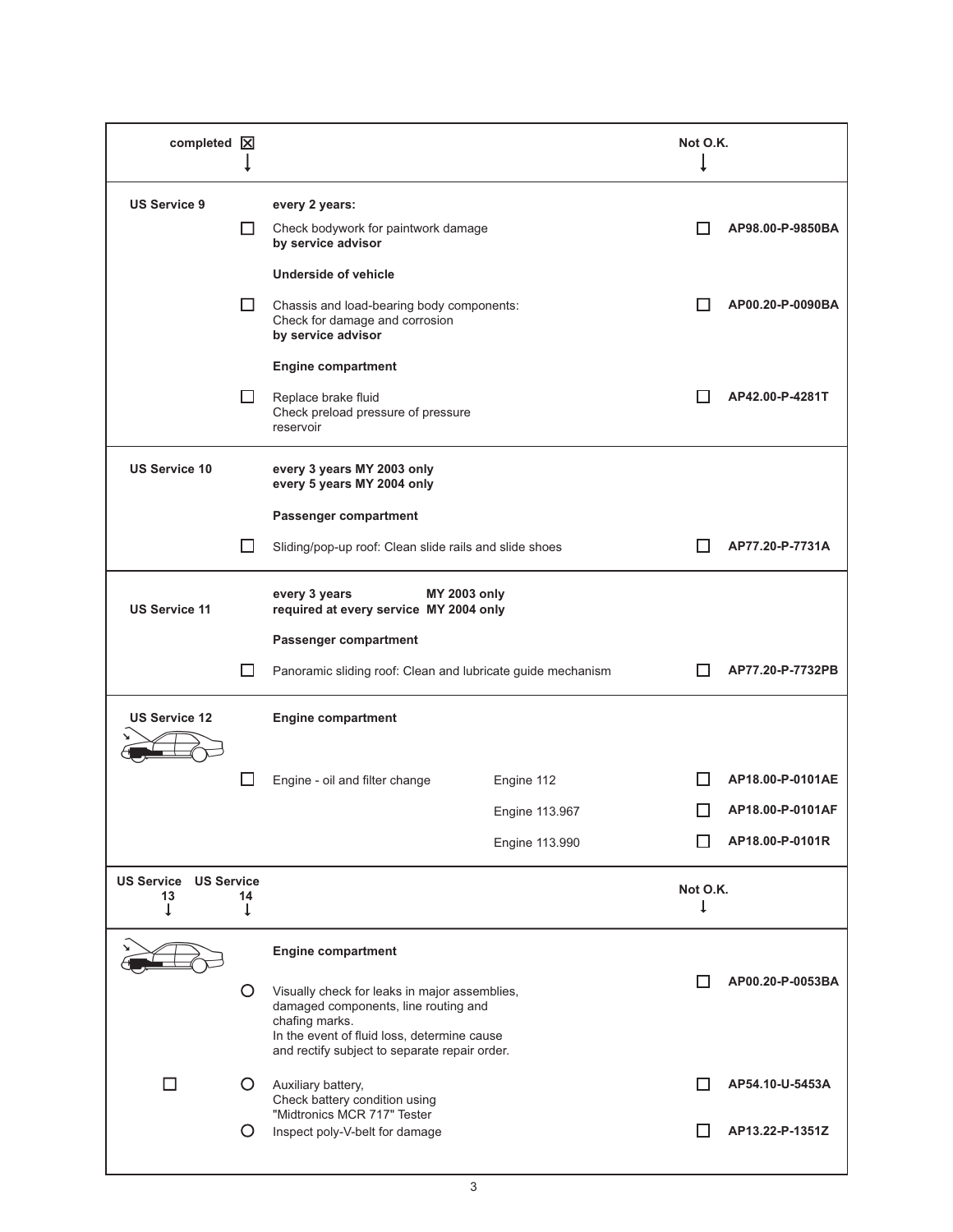| <b>US Service US Service</b><br>13 | 14 |                                                                                                                                                 | Not O.K. |                  |
|------------------------------------|----|-------------------------------------------------------------------------------------------------------------------------------------------------|----------|------------------|
| П                                  | O  | Check catch and safety catch and hinges on<br>engine hood for proper operation.<br>Replace components with even the slightest<br>malfunction.   |          | AP88.40-P-8851T  |
|                                    |    | Check fluid level, correct as required                                                                                                          |          |                  |
| l 1                                | Ő  | Brake system                                                                                                                                    |          | AP42.10-P-4210Z  |
|                                    | Ő  | Power steering<br>If fluid loss is discovered, ascertainand<br>rectify the cause as a separate repair order.                                    |          | AP46.00-P-4611BB |
| П                                  | O  | Windshield wipers, washer system<br>(incl. summer/winter cleanser)                                                                              |          | AP82.30-P-8252T  |
|                                    |    | <b>Interior</b>                                                                                                                                 |          |                  |
|                                    |    | <b>Function test</b>                                                                                                                            |          |                  |
|                                    | O  | Warning/indicator lamps, illumination and<br>interior lighting                                                                                  | П        |                  |
|                                    | O  | Windshield wipers, washer system,<br>headlamp cleaning system                                                                                   |          | AP82.30-P-8252T  |
|                                    | O  | Check safety belts and buckles for signs<br>of external damage and function                                                                     |          | AP91.40-P-9150M  |
|                                    | O  | Check Sensotronic Brake Control (SBC)<br>hydraulic unit                                                                                         |          | AP42.50-P-4259A  |
| П                                  | O  | Reset service indicator in instrument cluster                                                                                                   |          |                  |
|                                    | O  | Check parking brake (function test only)                                                                                                        |          | AP42.00-P-4290R  |
|                                    |    | <b>Wheels, brakes</b>                                                                                                                           |          |                  |
| П                                  | O  | Inspect tires for damage and splits,<br>measure tread depth, enter in mm:<br>LF<br><b>RF</b><br>LR.<br><b>RR</b><br>outside<br>center<br>inside |          | AP40.10-P-4051Z  |
| ΙI                                 | O  | Check thickness of brake pads<br>(remove 1 front wheel at Service 13)                                                                           |          | AP42.10-P-4251R  |
|                                    | O  | Check thickness of front/rear brake pads<br>(required at Service 14)                                                                            |          | AP42.10-P-4251R  |
| ΙI                                 | O  | Correct tire inflation pressure<br>(incl. spare tire)                                                                                           |          |                  |